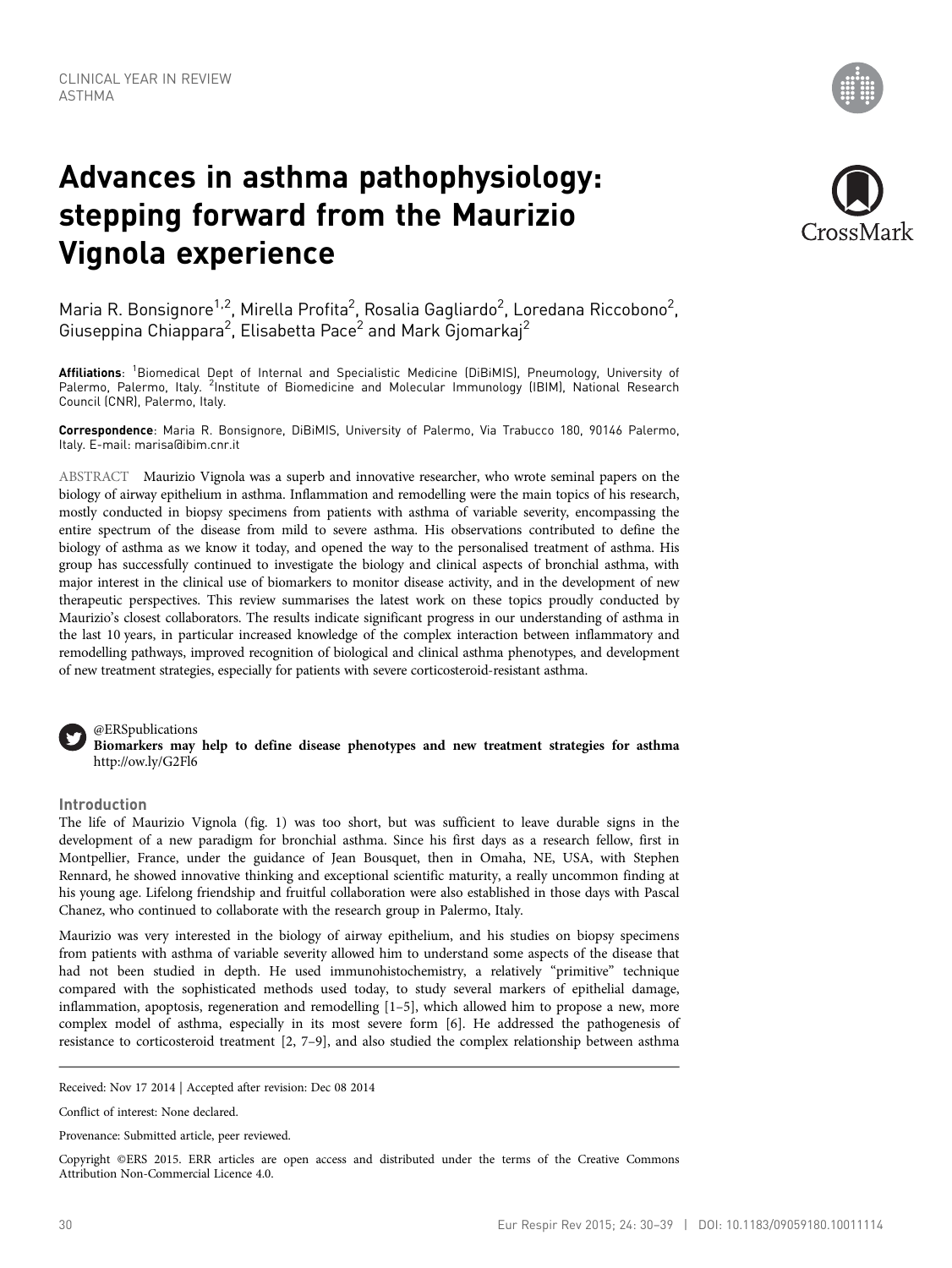<span id="page-1-0"></span>

FIGURE 1 Maurizio Vignola (1964– 2004).

and chronic obstructive pulmonary disease (COPD) when they coexist in the same patient [[10](#page-7-0)]. His research soon extended to extracellular matrix, and he published seminal papers on the role of transforming growth factor (TGF)-β [\[11\]](#page-7-0) and tissue metalloproteinases in asthma [\[12\]](#page-7-0), setting a new paradigm of the disease that still stands today. He also realised that paediatric asthma could be used to study the earliest aspects of the disease, without the confounding effect of environmental exposures commonly found in adult patients [\[13\]](#page-7-0). Finally, he explored the dynamic nature of airway remodelling and the role of myofibroblasts in this process [\[14\]](#page-7-0).

Space constraints do not allow a thorough discussion of all his scientific papers. Instead, this review focuses on the results obtained in the last few years by his group, who kept working on asthma, first by continuing research on the biology of asthmatic epithelium and on the interactions between upper and lower airway inflammation, and secondly by testing the results obtained through experimental studies in asthmatic patients.

#### Airway inflammation and remodelling

Asthma is an inflammatory disorder of the airways, characterised by infiltration of mast cells, eosinophils and T-helper cell type 2 (Th2) CD4<sup>+</sup> T-lymphocytes in the airway wall [[15](#page-7-0)]. Eosinophils within the airways of asthmatics: 1) are recruited via a chemical gradient due to the release of chemotactic agents (interleukin (IL)-5 and eotaxin), 2) show a prolonged survival, and 3) induce epithelial damage and remodelling via the release of eosinophil toxic products (eosinophil peroxidase and the eosinophil cationic protein).

Similarly, the accumulation of T-lymphocytes within the airways of asthmatics may be due to both increased recruitment and decreased cell apoptosis [[16](#page-7-0)]. The increased recruitment of lymphocytes may be promoted by the release of lymphokines including thymic stromal lymphopoietin (TSLP) [[17](#page-7-0)]. TSLP is expressed by structural and immune cells at the site of allergen entry into the airways and has been identified as a master switch for allergic inflammation, since it regulates and drives Th2 responses [[18](#page-8-0)]. Th2 lymphocytes induce and regulatory T-cells (Treg) (characterised by Foxp3 expression) suppress several features of allergic inflammation in asthmatics [\[15\]](#page-7-0).

The Th2 response, and in particular increased expression of IL-13 within the lungs of asthmatic subjects, triggers an aberrant injury-repair mechanism leading to remodelling of the airway wall. Some of the most prominent effects of IL-13 include increases in goblet cell differentiation, activation of fibroblasts and increases in bronchial responsiveness. Moreover, IL-13 induces bronchial epithelial cells to secrete periostin, which in turn enhances profibrotic TGF-β, a tissue growth factor whose dysregulation is associated with airway remodelling and might affect disease chronicity and severity [[19](#page-8-0)].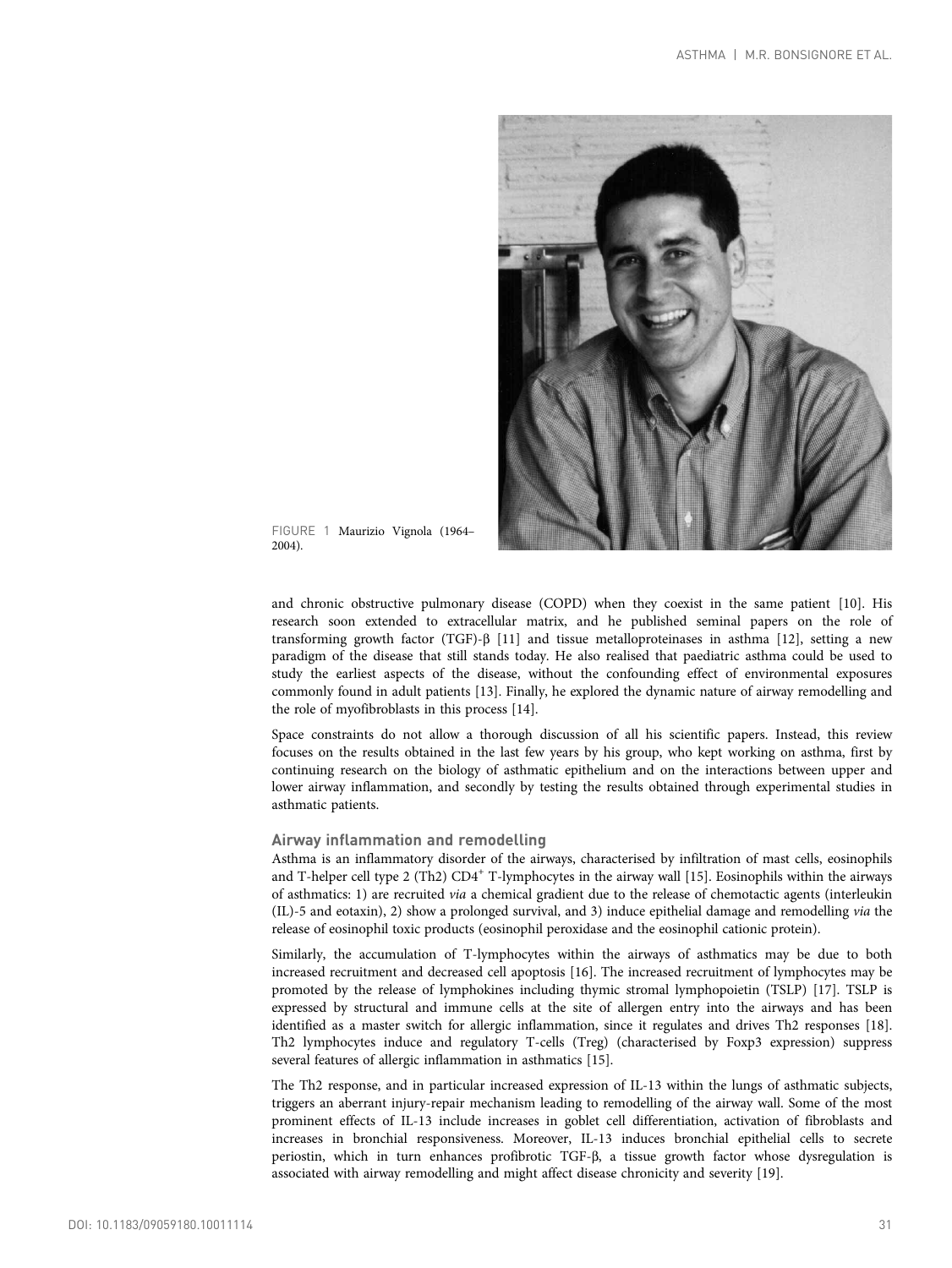Airway epithelium is one of the principal actors in the pathological events associated with both bronchial inflammation and remodelling in asthma [[20](#page-8-0)]. Airway epithelium represents more than a protective barrier against external insults, since it actively secretes pro-inflammatory mediators, i.e. leukotrienes and cytokines such as IL-8 and TSLP, which in turn amplify the initial inflammation due to external insults by recruiting and activating neutrophils in the early phase, and eosinophils and lymphocytes during the late response. Bronchial epithelial cells are activated by cysteinyl leukotrienes including leukotriene (LT)D<sub>4</sub>, via activation of extracellular signal-regulated kinase (ERK) 1/2 and of the signal transducer and activator of transcription (STAT)-1, increasing their adhesiveness to eosinophils [[21](#page-8-0)].

Studies on bronchial biopsies demonstrated that in asthmatics, especially if severe, the airway epithelium highly expresses pro-inflammatory transcription factors including nuclear factor (NF)-κB [\[2](#page-7-0)] and cAMP response element binding protein (CREB) [\[22\]](#page-8-0). Both transcription factors induce acetylation of chromatin and transcription of pro-inflammatory genes, leading to persistent inflammation and severe disease.

The increased expression of phosphorylated (p)CREB in the airway epithelium is positively correlated with leukocyte infiltration within the bronchi (CD45RB<sup>+</sup> cells), strongly supporting the concept that activation of the airway epithelium is crucial in the recruitment and activation of leukocytes within the airways, as confirmed by the elevated expression of pCREB also in these cells [[22](#page-8-0)]. Furthermore, increased pCREB expression was also observed in peripheral blood mononuclear cells (PBMCs) from untreated and severe asthmatics, suggesting that some of the molecular events crucially involved in the pathogenesis of asthma may be evaluated in systemic compartments, thus avoiding bronchial biopsies to monitor asthma inflammation.

As a further support to the assessment of systemic inflammation to manage asthmatics, it has been shown that IκB kinase (IKK), a complex tightly regulating NF-κB activation, and in particular IKKβ activity, was higher in PBMCs in asthmatic patients than in controls [[23](#page-8-0)]. IKKβ activation seems to be specific for asthma, since increased IKKα activity was found in patients with COPD and healthy smokers compared with asthmatic patients or controls [[23](#page-8-0)]. The different profile in the upstream regulation of the IKK-driven NF-κB system in asthmatic and in COPD patients may explain, at least in part, the different pro-inflammatory and pharmacological responses in asthmatic versus COPD patients.

Persistence of chronic inflammation may alter the homeostasis of lung tissue, leading to airway remodelling. Tissue remodelling includes epithelial alterations (epithelial shedding), increased matrix deposition, matrix degradation and accumulation of plasma proteins. Genetic influences, fetal exposures and early life events, and long-term uncontrolled inflammation may all contribute to airway remodelling. Structural changes may alter the protective functions of the airways by affecting mucociliary clearance and increasing the risk of infections and/or exacerbations. Furthermore, activated fibroblasts and smooth muscle cells may release pro-inflammatory mediators, leading to amplification of subsequent tissue damage [[24](#page-8-0)].

The adipokine leptin is a potential new player in bronchial epithelial homeostasis, since it counteracts some molecular events crucially involved in airway remodelling [[25\]](#page-8-0). Leptin decreases the spontaneous release of TGF-β and promotes tissue repair by increasing epithelial cell proliferation. Conversely, TGF-β decreases leptin receptor expression in the airway epithelium. The bronchial epithelium of asthmatics undergoes shedding, and shows decreased expression of leptin and its receptor, increased thickness of the reticular basement membrane and increased TGF-β expression compared with the values found in healthy volunteers [[26](#page-8-0)].

#### **Biomarkers**

Allergic diseases, including allergic rhinitis and asthma, are chronic inflammatory disorders with a prevailing Th2 immune response. Inhalation of allergens leads to bronchial hyperreactivity and recruitment of eosinophils, mast cells and lymphocytes in the upper and lower airways, triggering the inflammatory cascade and generating local and systemic inflammatory responses. Uncontrolled inflammation in the upper and lower airways and in the systemic circulation may compromise the control of allergic rhinitis and asthma, with subsequent disease progression [\[27\]](#page-8-0). Therefore, from a clinical point of view, it is important to detect and monitor the occurrence of inflammation and remodelling in the upper and lower airways and in the systemic circulation of patients with asthma and allergic rhinitis. This goal may be achieved using noninvasive methods such as induced sputum, exhaled breath condensate (EBC), nasal wash and collection of blood samples. This approach might also be useful to characterise different inflammatory phenotypes and monitor them in order to provide "personalised" treatment to each individual patient.

Exhaled nitric oxide fraction (FeNO) measurements and collection of EBC are noninvasive techniques for the assessment of nasal and oral airway inflammation in atopic subjects with and without asthma [[28](#page-8-0)], providing useful clinical information even in the absence of symptoms. In children with atopic dermatitis, allergic rhinitis and asthma, FeNO, and pH and IL-5 levels in the EBC from upper and lower airways were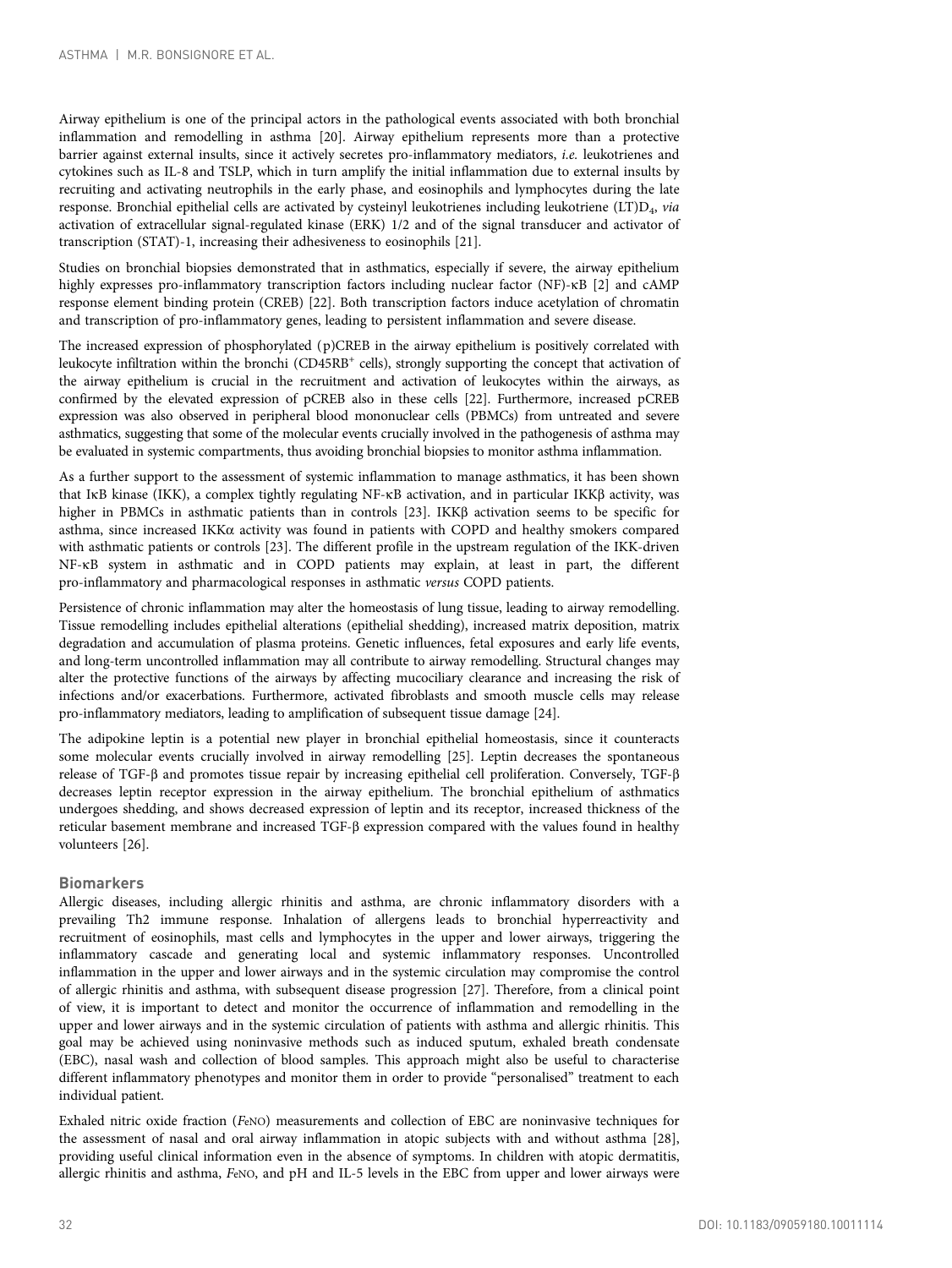studied to identify children with atopic disorders who might develop bronchial asthma, and to predict the development of exacerbations in asthmatic children [[29\]](#page-8-0).

A large number of molecules measured in EBC, including  $LTB<sub>4</sub>$ , prostaglandin E<sub>2</sub> and 8-isoprostane, are considered useful markers of airway inflammation and oxidative stress in the airways. In children with persistent rhinitis and asthma of variable severity, such markers and FeNO were measurable in both upper and lower airways, but showed a large variability. Correlations between these markers and their persistence despite treatment might help to identify a relationship between biomarkers in the two airway compartments that might be useful to phenotype the "united allergic disease of the airways" [\[30](#page-8-0)].

In asthma, symptoms are often not specific and do not closely reflect the presence or severity of airway inflammation [[31](#page-8-0)]. GAGLIARDO et al. [[32](#page-8-0)] showed that several biomarkers in induced sputum, including IL-8, matrix metalloproteinase (MMP)-9, tissue inhibitor of metalloproteinase (TIMP)-1 and number of eosinophils, as well as the levels of FeNO, were higher in children with intermittent asthma and moderate asthma compared with healthy subjects, suggesting that the inflammatory process is associated with biological and clinical heterogeneity. TGF-β1 in induced sputum supernatants was also higher in children with intermittent or moderate asthma compared with controls, and was associated with activation of the intracellular TGF-β/Smad signalling pathway in induced sputum cells. Therefore, a dynamic mechanism results from the interaction between TGF-β1 signalling activity and inflammatory cells through the commitment of bronchial epithelium, indicating a putative immunoregulatory role of TGF-β1 in the progression of airway inflammation in paediatric asthma. As a consequence, treatment strategies should be aimed at controlling inflammation and preventing airway structural changes in young asthmatic patients [\[33\]](#page-8-0).

Recent studies have identified an IL-23-dependent T-cell population, a Th lineage distinct from Th1 and Th2 called Th17, which plays an important role in inflammation and tissue injury [[34](#page-8-0)]. Th17<sup>+</sup> cells primarily produce IL-17A, and include CD4<sup>+</sup> and CD8<sup>+</sup> T-cells showing either the Th1 or Th2 cytokine profile [\[35\]](#page-8-0). IL-17+ cells are overexpressed in the lung during acute neutrophilic inflammation and asthma [\[36\]](#page-8-0). In mouse models of airway inflammation, such as those driven by house dust mite allergen, ovalbumin [[37](#page-8-0), [38\]](#page-8-0) or ozone [[39](#page-8-0)], IL-17A controlled bronchial hyperresponsiveness and airway remodelling but did not affect airway eosinophilia and Th2 cell recruitment to the airways [\[40, 41\]](#page-8-0). These studies suggest that some of the pathogenic effects of IL-17 are mediated directly on bronchial smooth muscle cells and local fibroblast progenitors, rather than indicating a major effect on airway inflammation. At variance with these experimental results, ALBANO et al. [[42](#page-8-0)], using noninvasive methods (induced sputum, nasal wash and plasma samples), showed that increased levels of IL-17A are involved in the systemic and upper and lower airway inflammation in children with allergic asthma and rhinitis. In particular, higher levels of IL-17A were documented in nasal wash and induced sputum supernatants of allergic children. In vitro, IL-17A increased the production of IL-8 in nasal and bronchial epithelial cell lines. Moreover, increased levels of intracellular IL-17A and RAR-related orphan receptor (ROR)Ct, associated with lower levels of Foxp3 in T-lymphocytes, together with higher plasma levels of IL-17A, suggest a Th17/Treg imbalance in moderate forms of allergic asthma and rhinitis. Therefore, Th17 immunity appears to be involved in allergic asthma and rhinitis in children, reinforcing the concept of the "united airway disease" in allergic diseases [\[42\]](#page-8-0). Despite the progress in our understanding of the pathophysiological functions of Th17 cells in inflammatory diseases of the airways, the regulation of Th17 responses remains relatively poorly understood and controversial. Research on the regulation of Th17 responses in airway disease is quite limited, and the underlying mechanisms have not been thoroughly studied. However, altogether the available studies indicate that the Th17 responses may be differently regulated under in vitro or ex vivo conditions, in animal or human models, in different cell types, or according to variable patterns of endogenous molecules, drugs, steroids or bacterial products in the setting of inflammatory disease [[43](#page-8-0)].

Nebulisers are still frequently used in clinical practice to overcome problems with the technique of inhalers [\[44\]](#page-8-0), and nebulisation is particularly useful to deliver bronchodilators in children, the elderly and severe or steroid-dependent asthmatics [\[45\]](#page-8-0). PROFITA et al. [[46](#page-8-0)] conducted a randomised, double-blind, placebocontrolled study to determine whether nebulised beclomethasone dipropionate (nBDP) may positively affect inflammation and improve the clinical and functional status in children with both allergic asthma and allergic rhinitis with exclusive exacerbation during the pollen season. nBDP (400 g twice a day for 4 weeks) was administered through a facial mask, looking at specific markers of inflammation from the nose and bronchi during the season of allergen exposure. Treatment with nBDP reduced the levels of oral FeNO and oral EBC IL-5, while it did not affect the levels of oral pH. In the nasal compartment, nBDP reduced the levels of EBC IL-5 and increased EBC pH, while it did not affect FeNO. Therefore, noninvasive techniques are very useful to study and monitor the effects of treatment, especially in paediatric asthma [[46](#page-8-0)].

Recent studies have also examined the role of vitamin D in allergic diseases. Vitamin D is a potent immune system modulator involved in the development of allergy-associated Th2 cells [\[47\]](#page-8-0). BONANNO et al. [[48](#page-8-0)]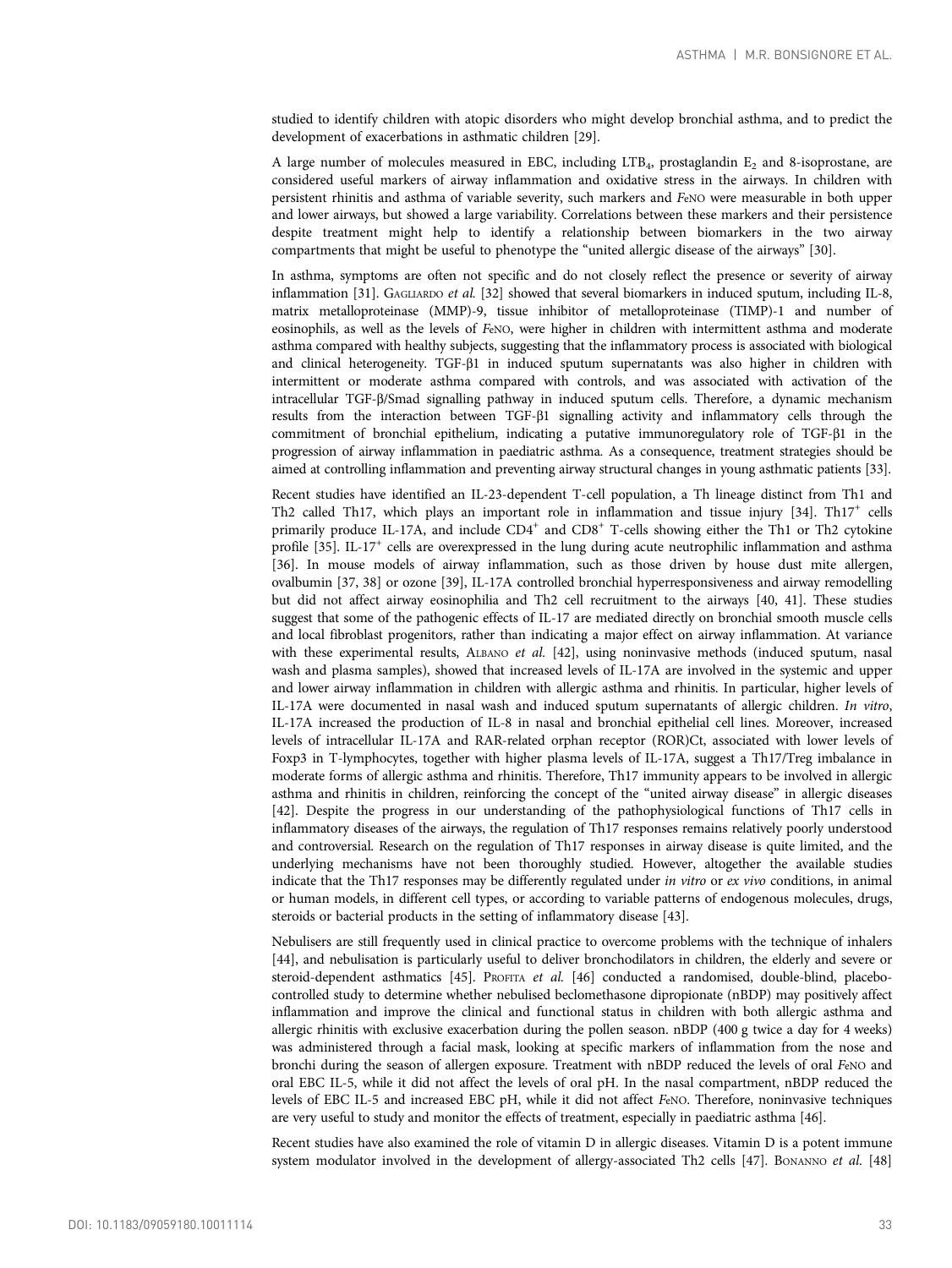investigated the relationship between different plasma levels of 25-hydroxyvitamin D (25(OH)D) in children with allergic disease of the airways. Children with concomitant asthma and rhinitis who showed deficient 25(OH)D had higher levels of blood eosinophils, a higher number of exacerbations in the last year, a longer disease duration and higher total allergen IgE score and total atopy index compared with children with normal 25(OH)D levels. Therefore, low levels of 25(OH)D in plasma samples could be useful to identify children with allergic rhinitis prone to develop asthma [\[48\]](#page-8-0).

Stepping forward from the Maurizio Vignola experience, the components of his group are still involved in studies on noninvasive biomarkers of inflammation and remodelling in allergic disease. Together, these studies have contributed to defining the phenotype of disease and to identifying the benefits of a pharmacological approach in the control of the innate and adaptive immunity, and of the related symptoms, in patients with allergic disease of the airways.

## Asthma phenotypes and disease control: a new perspective

In the attempt to better characterise and treat bronchial asthma, several studies have been performed over the last decade to define asthma phenotypes. A variety of parameters have been identified for this definition: functional parameters, frequency of exacerbations, age of patients, presence of allergy, geographical localisation [[49](#page-8-0)] and biomarkers. In a recent pan-European study, the stability of phenotypes in adults with controlled and severe asthma has been analysed in the BIOAIR cohort (longitudinal assessment of clinical course and BIOmarkers in severe chronic AIRway disease study), to compare phenotypes defined either by biomarkers (the "Hastie approach") or by physiological variables (the "Moore approach") over 1 year of observation [\[50](#page-8-0)]. There are still conflicting data on the repeatability of inflammatory phenotypes defined by sputum analysis. FLEMING et al. [[51\]](#page-8-0) found that sputum results were unstable in children with asthma, whereas studies in adults suggested reasonable stability and repeatability of sputum measurements [[52](#page-8-0), [53\]](#page-8-0). This BIOAIR study concluded that the inflammatory phenotypes determined by induced sputum cellularity were less stable than those defined by physiological variables, confirming that asthma is a variable inflammatory disease and, therefore, phenotyping to understand mechanisms of the disease needs to be long-term and based on repeated measures, and should ideally integrate several different outcomes [[54](#page-8-0)].

On the basis of these considerations, it is necessary to define what we mean by "asthma control". The most used definition refers to the stability of clinical and functional parameters. A patient with normal spirometry and no symptoms is generally defined as a "controlled" patient. However, some recent papers have shown that the inflammatory profile of an asthmatic patient should also be taken into account in the definition of asthma control. In this regard, within populations of patients with allergic rhinitis, intermittent asthma (treated only with short-acting  $\beta_2$ -agonists (SABA) on demand) or moderate asthma (treated with inhaled corticosteroids (ICS) and long-acting  $\beta_2$ -agonists plus SABA on demand), and also within a population of patients with atopic dermatitis, some subjects show ongoing bronchial inflammation, i.e. low pH and high IL-5 concentrations in the EBC, as well as increased FeNO levels [\[29](#page-8-0)]. Therefore, some specific "phenotypes" of these patient populations show evidence of bronchial inflammation. Although these patients were not treated with ICS because they did not have bronchial asthma (i.e. atopic dermatitis or rhinitis) or had intermittent asthma, they were probably representing a specific phenotype of patients who may develop symptoms on an accelerated "allergic march". Moreover, within the group of patients with moderate asthma, who were treated with ICS, some of them displayed bronchial inflammation according to the above-mentioned biomarkers, suggesting that these patients might have been candidate to "step up" in the classification of their disease [[29](#page-8-0)]. Accordingly, within a population of patients with intermittent asthma, some subjects displayed increased expression of pCREB and its receptor expression [[22](#page-8-0)], and low expression of leptin and its receptor [\[26](#page-8-0)] in bronchial epithelium, suggesting that in these patients bronchial inflammation occurs and can be demonstrated at the tissue level. These latter studies also demonstrate that bronchial tissue inflammation occurs in some patients with moderate asthma treated with ICS, suggesting that "specific phenotypes" of not fully controlled inflammation do occur in patients.

Partially or not controlled disease, as indicated by positive biomarkers of inflammation in asthma, may have important consequences on treatment. The longitudinal study conducted in paediatric patients with asthma discussed earlier [[32](#page-8-0)] confirmed that a specific phenotype of controlled disease on the basis of symptoms and spirometry, with increased bronchial inflammation on the basis of inflammatory biomarkers, is associated with poorly controlled disease and frequent exacerbations.

As already mentioned, the involvement of the upper airways strongly influences the control of bronchial asthma both from a functional and an inflammatory point of view. In a pan-European study conducted by the Global Allergy and Asthma European Network (GA<sup>2</sup>LEN), chronic rhinosinusitis was positively associated with adult-onset asthma. This association has been interpreted as chronic rhinosinusitis causing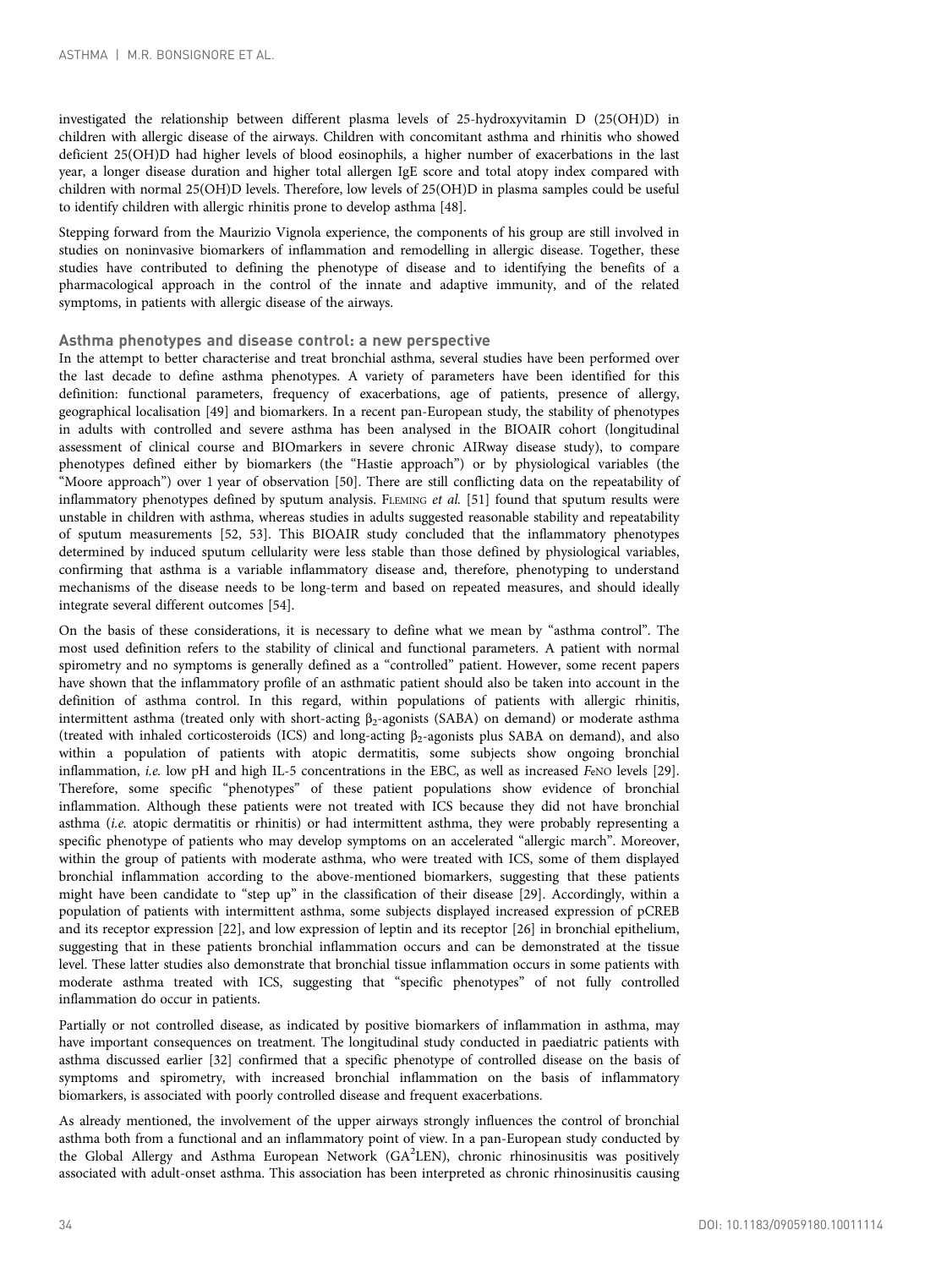asthma, because of the release of inflammatory mediators and cytokines from the diseased sinus tissue into the circulation and recruitment of eosinophils into both upper and lower airways from the bone marrow and circulation [\[55\]](#page-8-0). These observations confirm that patients with asthma and chronic rhinosinusitis represent a phenotype where upper airway inflammation has to be controlled to achieve a complete control of asthma. Chronic rhinosinusitis and asthma are linked by a common inflammatory pathway, in which eosinophils and airway epithelium play an important role [\[56, 57](#page-9-0)]. Many asthmatic patients, whatever their severity, have chronic rhinosinusitis demonstrated on computed tomography scans. Patients with severe asthma, uncontrolled asthma or both have more severe computed tomography scan abnormalities than other patients. In many patients with severe asthma, surgical treatment of chronic rhinosinusitis or nasal polyposis might improve asthma symptoms [[57](#page-9-0)]. Accordingly, a recent study from our group used an asthma-specific gene array to assess the inflammatory profile of nasal biopsies from patients with chronic rhinosinusitis and nasal polyps [\[58\]](#page-9-0). Among the cytokines whose expression was altered, IL-19, a cytokine contributing to the increased activation of Th2 lymphocytes, was increased in patients with chronic rhinosinusitis with nasal polyps [[58](#page-9-0)]. Moreover, IL-19 protein was found to be highly expressed in the metaplastic nasal epithelium when compared with normal or hyperplastic epithelium [[58](#page-9-0)]. IL-19 could therefore contribute to the increased proliferation of nasal epithelial cells and to remodelling processes in these patients.

Phenotyping patients with bronchial asthma represents an important strategy to achieve control of this complex disease. Future therapeutic strategies will certainly take into account the characterisation of these "phenotypes" made on the basis of the predominant pathogenetic pathway(s) of inflammatory processes.

#### Mechanisms in glucocorticoid control of inflammation

Glucocorticosteroids are widely used to treat various inflammatory and immune diseases. The most common use of glucocorticosteroids today is in the treatment of asthma and other allergic diseases, and inhaled glucocorticosteroids have now become established as a first-line treatment in adults and children who have persistent asthma. Suppression of inflammation by corticosteroids positively affects asthma symptoms and airway inflammation in most patients. The major action of glucocorticosteroids is to switch off activated inflammatory genes that encode for cytokines, chemokines, adhesion molecule, inflammatory enzymes and receptors [\[59\]](#page-9-0).

Several studies have examined the efficacy of glucocorticosteroid-based therapies in airway inflammation, cell activation and immunological responses. PACE et al. [[60](#page-9-0)] showed that treatment with budesonide was effective in controlling asthma inflammation by reducing both T-lymphocyte activation and survival and inducible T-cell co-stimulator (ICOS) in CD4<sup>+</sup>/CD25<sup>-</sup> cells, and by increasing survival and activation of CD4<sup>+</sup>/CD25<sup>+</sup>Foxp3<sup>+</sup> cells (Treg) both in vitro and in vivo. Furthermore, fluticasone propionate was shown to control peripheral blood T-cell activation and induce T-cell apoptosis through activation of caspases 8 and 3 in mild-persistent asthmatics [\[61\]](#page-9-0). VIGNOLA et al. [[62\]](#page-9-0) showed that in mild-persistent asthmatics, low-dose fluticasone propionate was effective in improving symptoms due, at least in part, to the resolution of eosinophilic bronchial inflammation and downregulation of remodelling markers, such as MMP-9 and TIMP-1 levels in induced sputum samples. Other in vitro studies confirmed these findings: flunisolide treatment of sputum cells isolated from asthmatic subjects with mild-to-moderate asthma inhibited the release of MMP-9, TIMP-1, TGF-β and fibronectin and increased eosinophil apoptosis [[63](#page-9-0)]. Exposure of induced sputum cells from mild to moderate asthmatic subjects to beclomethasone dipropionate reduced granulocyte-macrophage colony-stimulating factor, RANTES and IL-8 levels and induced transcription of the  $\beta_2$  receptor [\[64](#page-9-0)]. Furthermore fluticasone furoate is able to upregulate the leptin/leptin receptor pathway also in nasal epithelial cells, thus increasing epithelial homeostasis upon allergen exposure [[65](#page-9-0)].

Understanding molecular mechanisms whereby corticosteroids suppress inflammation explains how glucocorticosteroids are able to inhibit inflammatory pathways, and also provides insights into the complex molecular mechanisms of steroid unresponsiveness. glucocorticosteroids activate and suppress many proand anti-inflammatory genes, such as NF-κB and correlated kinase proteins [[59](#page-9-0)]. Several distinct molecular mechanisms contributing to decreased anti-inflammatory effects of glucocorticosteroids have been identified. Excessive activation of NF-κB can cause reduced or absent responsiveness to glucocorticoids in asthma, since NF-κB binds the glucocorticoid receptor, preventing its interaction with the glucocorticoid response element and other transcription factors. PBMCs from uncontrolled severe adult asthmatics showed higher levels of NF-κB p65 protein expression, IκBα phosphorylation and IKKβ kinase activity than normal individuals, despite long-term inhaled and oral glucocorticosteroid treatment [\[9,](#page-7-0) [23](#page-8-0)]. A similar state of overexpression and activation of NF-κB p65 subunit protein in PBMCs and induced sputum cells has been shown in children with moderate to severe asthma [\[13](#page-7-0), [32](#page-8-0)].

Activated glucocorticoid receptor interacts with co-repressor molecules to attenuate NF-κB-associated co-activator activity, thus reducing histone acetylation and chromatin remodelling. Chromatin modification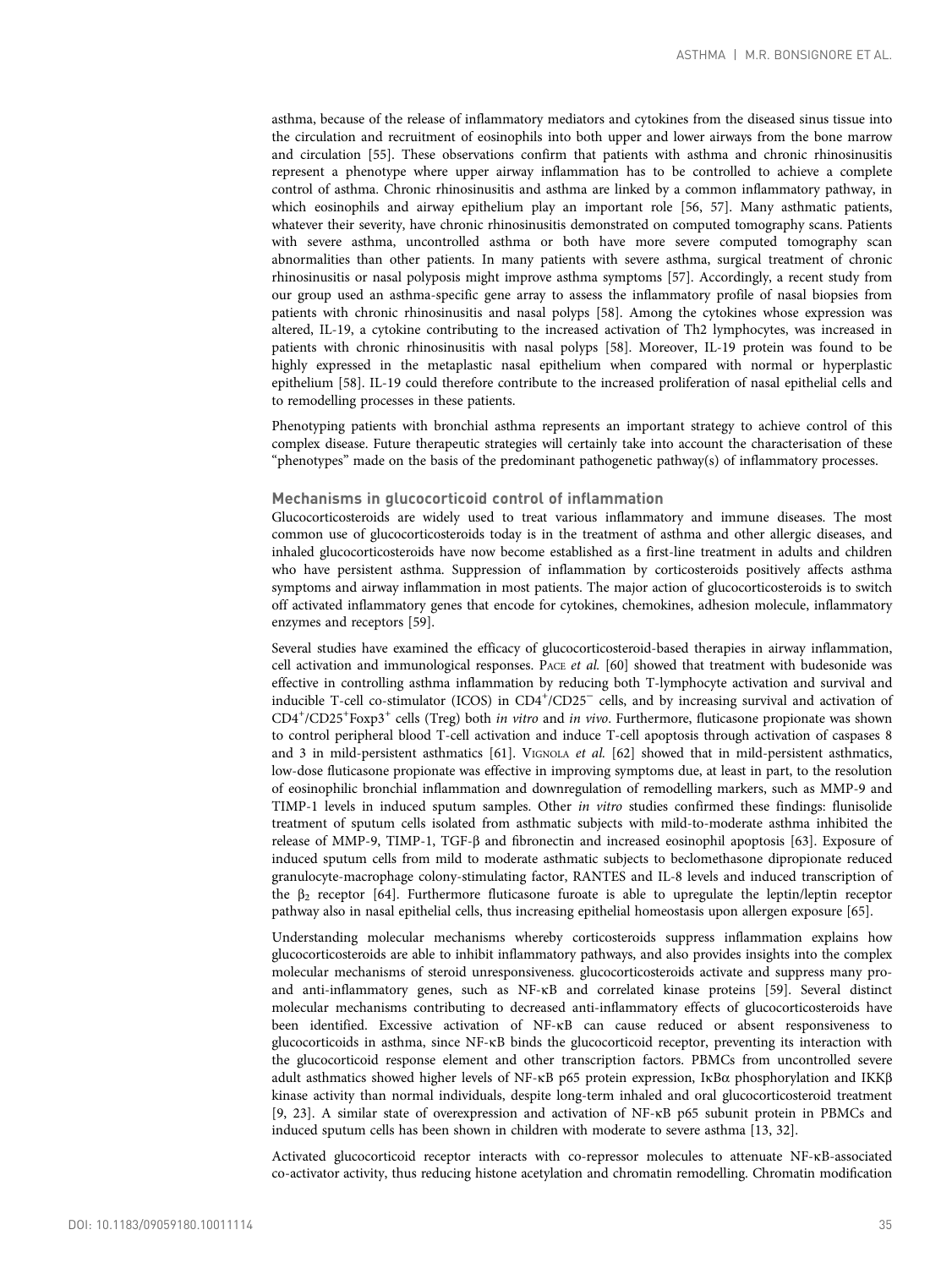plays a critical role in the regulation of inflammatory genes and there is an extensive literature concerning histone acetylation and mechanism of action of glucocorticosteroids. CHIAPPARA et al. [[22](#page-8-0)] showed that the increased expression of pCREB can be modulated by glucocorticoids in responsive asthmatic patients.

Stepping forward from the Maurizio Vignola experience, our research group has further contributed to the definition of the molecular mechanisms in glucocorticoid control of inflammation. The new insights into corticosteroid action may lead to new pharmacological approaches to treat inflammatory lung diseases, and in particular to counteraction of reduced steroid responsiveness in complex inflammatory diseases, such as asthma.

#### New therapies in corticosteroid-resistant asthma

Since multiple asthma phenotypes with distinct pathogenetic profiles have been identified, a personalised strategy in treatment directed towards disease-specific features is expected to improve outcomes in these specific patients [[66\]](#page-9-0).

Allergic asthma is characterised by increased levels of IgE. Omalizumab, a humanised anti-IgE monoclonal antibody specifically binding free IgE, has been introduced in asthma treatment. Omalizumab interrupts the allergic cascade by preventing the binding of IgE with its high-affinity FcεRI receptors on target cells (mast cells, basophils, antigen-presenting cells, etc.) [[67](#page-9-0)]. Its clinical efficacy has been well documented in a number of clinical trials in patients with moderate-to-severe and severe allergic asthma and with increased levels of IgE. Omalizumab reduced exacerbations, asthma symptoms and use of ICS and rescue medication, and improved quality of life relative to placebo [[68](#page-9-0)]. Results from recent pooled data from randomised clinical trials and from a large prospective cohort study provided reassurance about the long-term safety of omalizumab. Long-term treatment with omalizumab was able to reduce inflammation [[69\]](#page-9-0) and improved clinical control in severe asthmatics [[70\]](#page-9-0). In severe uncontrolled asthma, omalizumab increased Foxp3 expression and decreased the pCREB/CREB ratio and IL-8 expression. These findings correlated with the forced expiratory volume in 1 s (FEV1) values and symptom scores [\[70\]](#page-9-0).

Another asthma phenotype is characterised by increased numbers of neutrophils in the airways of a subgroup of patients with severe asthma, characterised by inadequate symptom control and high rate of inflammation despite high doses of steroids. Since IL-8, a neutrophil chemotactic agent, exerts pro-inflammatory responses in leukocytes by activating the G-protein coupled receptor CXCR2, a selective CXCR2 receptor antagonist (SCH 527123) was tested in a randomised clinical study in patients with severe asthma and increased number of neutrophils in sputum. A mean reduction of 36.3% in sputum neutrophil percentage was shown in the treated arm, compared with a 6.7% increase in the placebo arm. In addition, asthmatics treated with SCH 527123 experienced fewer mild exacerbations without additional adverse events compared with the placebo group [[71\]](#page-9-0). Conversely, a randomised clinical study on the use of golimumab (50, 100 or 200 mg), a human monoclonal antibody against tumour necrosis factor (TNF)-α, did not demonstrate a favourable risk–benefit profile in patients with severe persistent asthma [[72\]](#page-9-0). Golimumab-treated asthmatics experienced major adverse events, including serious infections, without any advantage in terms of asthma control or improved FEV1. The potential use of anti-TNF monoclonal antibodies in asthmatics remains undefined, since this study showed inaccurate selection of severe asthmatics, i.e. patients were not selected based on elevated levels of TNF before treatment.

To further underline the need for accurate phenotyping of asthmatic patients, a recent clinical trial using the anti-IL-13 lebrikizumab demonstrated that patients with high pre-treatment levels of serum periostin had greater improvement in lung function with lebrikizumab than did patients with low periostin levels [[73](#page-9-0)].

New advanced biotechnologies may provide further perspectives in the therapy of severe asthma by re-directing the immune and inflammatory responses in these patients. In this regard, synthetic hypoallergenic fragments of Parietaria judaica upregulated innate immunity receptors and increased interferon-γ, and appeared capable of re-orienting the immune system towards a more physiological balance between Th1 and Th2 responses [\[74\]](#page-9-0). In summary, personalised therapy aimed at targeting disease-specific features will allow better control in asthmatics, but further studies are still needed to achieve this important goal.

Finally, nonpharmacological therapeutic approaches could also be useful in asthma treatment. Physical exercise has been shown, in animal models of allergic asthma, to significantly reduce airway inflammation [[75\]](#page-9-0). In healthy humans, studies on induced sputum cells at rest and after a marathon [[76\]](#page-9-0) or half-marathon [\[77\]](#page-9-0) race documented that intense exercise caused mild epithelial injury and influx of neutrophils into the airways, possibly due to hyperosmolarity of the airway lining fluid secondary to the hyperpnoea of exercise. However, no significant activation of inflammatory cells occurred [\[76, 77\]](#page-9-0), in line with the anti-inflammatory effects of exercise documented in animal models. However, such inflammation could negatively affect airway muscle tone. Subsequent studies in healthy runners showed that trained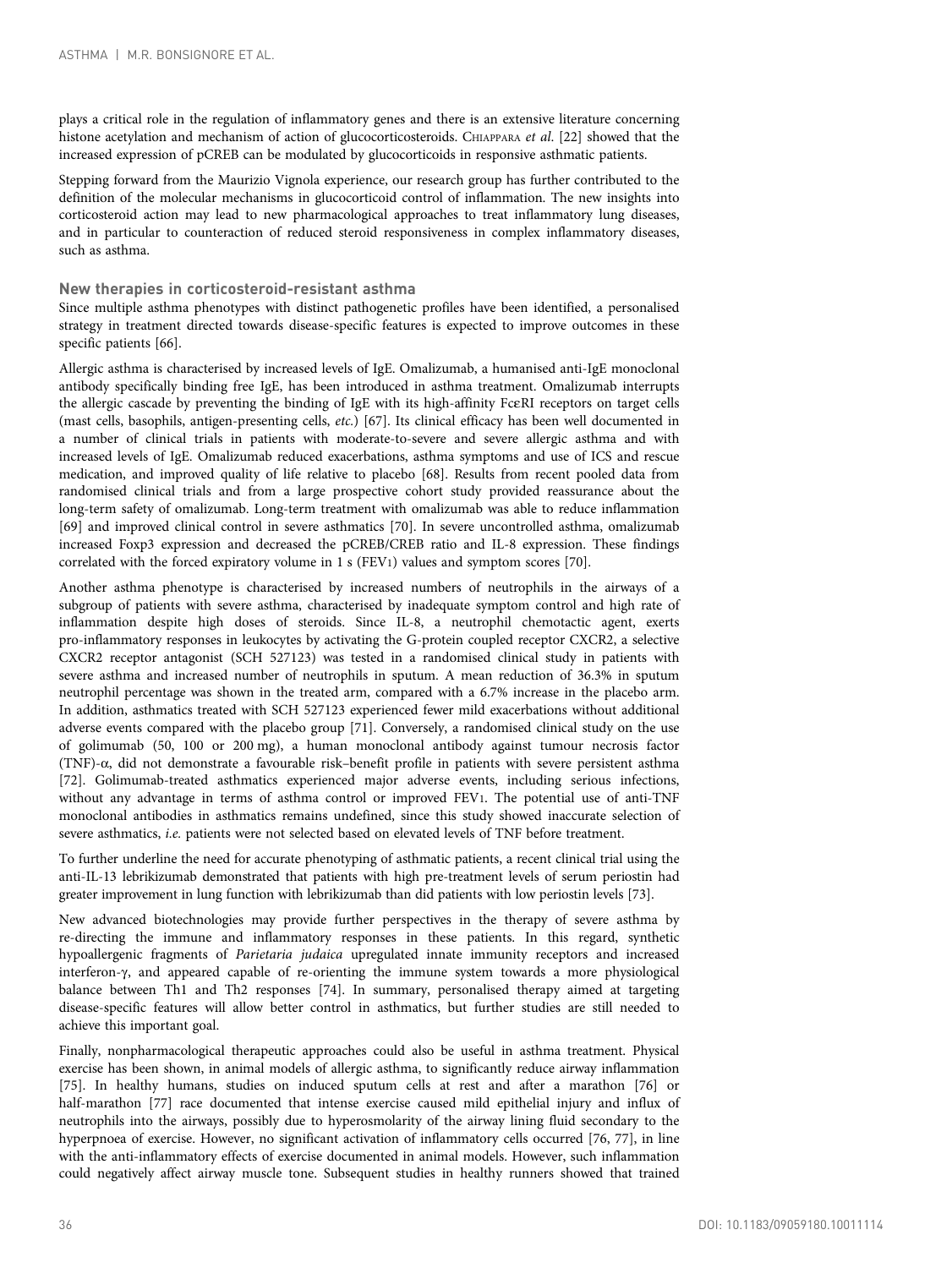<span id="page-7-0"></span>subjects were less responsive to single-dose methacholine inhaled in the absence of deep breaths [[78](#page-9-0)], suggesting a positive effect of repeated airway smooth muscle stretching during exercise hyperpnoea. Moreover, healthy sedentary subjects showed decreased bronchial responsiveness after 12 weeks of training [\[79\]](#page-9-0), and the same effect occurred in sedentary subjects with mild asthma undergoing the same training protocol [[80](#page-9-0)]. Similar results of decreased bronchial responsiveness have been recently reported after application of continuous positive airway pressure (CPAP) during sleep for a week in asthmatic patients free from sleep disordered breathing [\[81](#page-9-0)]. Population studies also documented an inverse relationship between physical activity and bronchial responsiveness [[82](#page-9-0)]. Therefore, exercise training might be beneficial in asthmatics, and mechanical stretch of the airways is a possible mechanism of the beneficial effects of exercise or CPAP. However, more data are needed before these results can be applied clinically.

#### Conclusion

Maurizio Vignola enthusiastically set up a solid research group that in the last 10 years has carried forward the large amount of work that he had so successfully started. Research activity has continued on both the experimental and the clinical aspects of asthma, with special regard to the biology of inflammation and remodelling of the airways, the relationship between upper and lower airway inflammation, and the complex mechanisms responsible for steroid-resistant asthma. On the clinical side, the group is part of European networks and actively contributes to the studies on the definition of asthma phenotypes based on biomarkers. Finally, studies on new treatment strategies will help to achieve the personalised treatment of asthma that Maurizio Vignola had foreseen as "the future" for asthma patients.

#### Acknowledgements

More people than those directly contributing to this review article collaborated with Maurizio Vignola on asthma projects: Anna Bonanno, Andreina Bruno, Maria Ferraro, Stefania La Grutta, Mario Melis, Anna Merendino, Liboria Siena, Fabio Bucchieri, Laura Chimenti, Giorgia Costanzo, Rossana Di Giorgi, Francesca Guddo, Daniela Guerrera, Franco Mirabella, Alessandra Paternò, Aroldo Rizzo, Nicola Scichilone and Annalisa Tipa. Many of them still work at the CNR Institute of Biomedicine and Molecular Immunology or at the University of Palermo (both Palermo, Italy), and their contribution is acknowledged. Finally, a special acknowledgment is dedicated to Giovanni Bonsignore, Professor Emeritus of Respiratory Medicine (1927–2007), who introduced many young fellows, including Maurizio Vignola, to respiratory basic and clinical research.

#### References

- 1 Vignola AM, Chanez P, Campbell AM, et al. Airway inflammation in mild intermittent and in persistent asthma. Am J Respir Crit Care Med 1998; 157: 403–409.
- 2 Vignola AM, Chiappara G, Siena L, et al. Proliferation and activation of bronchial epithelial cells in corticosteroid-dependent asthma. J Allergy Clin Immunol 2001; 108: 738–746.
- 3 Vignola AM, Bonsignore G, Siena L, et al. ICAM-1 and  $\alpha$ 3 $\beta$ 1 expression by bronchial epithelial cells and their in vitro modulation by inflammatory and anti-inflammatory mediators. Allergy 2000; 55: 931–939.
- 4 Merendino AM, Paul C, Vignola AM, et al. Heat shock protein-27 protects human bronchial epithelial cells against oxidative stress-mediated apoptosis: possible implication in asthma. Cell Stress Chaperones 2002; 7: 269–280.
- 5 Vignola AM, Chanez P, Chiappara G, et al. Evaluation of apoptosis of eosinophils, macrophages, and T lymphocytes in mucosal biopsy specimens of patients with asthma and chronic bronchitis. J Allergy Clin Immunol 1999; 103: 563–573.
- 6 Bousquet J, Jeffery PK, Busse WW, et al. Asthma. From bronchoconstriction to airways inflammation and remodeling. Am J Respir Crit Care Med 2000; 161: 1720–1745.
- 7 Vachier I, Chiappara G, Vignola AM, et al. Glucocorticoid receptors in bronchial epithelial cells in asthma. Am J Respir Crit Care Med 1998; 158: 963–970.
- 8 Gagliardo R, Chanez P, Vignola AM, et al. Glucocorticoid receptor α and β in glucocorticoid dependent asthma. Am J Respir Crit Care Med 2000; 162: 7–13.
- 9 Gagliardo R, Chanez P, Mathieu M, et al. Persistent activation of nuclear factor-κB signaling pathway in severe uncontrolled asthma. Am J Respir Crit Care Med 2003; 168: 1190–1198.
- 10 Chanez P, Vignola AM, O'Shaugnessy T, et al. Corticosteroid reversibility in COPD is related to features of asthma. Am J Respir Crit Care Med 1997; 155: 1529–1534.
- 11 Vignola AM, Chanez P, Chiappara G, et al. Transforming growth factor-β expression in mucosal biopsies in asthma and chronic bronchitis. Am J Respir Crit Care Med 1997; 156: 591–599.
- 12 Vignola AM, Riccobono L, Mirabella A, et al. Sputum metalloproteinase-9/tissue inhibitor of metalloproteinase-1 ratio correlates with airflow obstruction in asthma and chronic bronchitis. Am J Respir Crit Care Med 1998; 158: 1945–1950.
- 13 La Grutta S, Gagliardo R, Mirabella F, et al. Clinical and biological heterogeneity in children with moderate asthma. Am J Respir Crit Care Med 2003; 167: 1490–1495.
- 14 Vignola AM, Kips J, Bousquet J. Tissue remodeling as a feature of persistent asthma. J Allergy Clin Immunol 2000; 105: 1041–1053.
- 15 Lambrecht BN, Hammad H. Asthma: the importance of dysregulated barrier immunity. Eur J Immunol 2013; 43: 3125–3137.
- 16 Melis M, Siena L, Pace E, et al. Fluticasone induces apoptosis in peripheral T-lymphocytes: a comparison between asthmatic and normal subjects. Eur Respir J 2002; 19: 257–266.
- 17 Zhou B, Comeau MR, De Smedt T, et al. Thymic stromal lymphopoietin as a key initiator of allergic airway inflammation in mice. Nat Immunol 2005; 6: 1047–1053.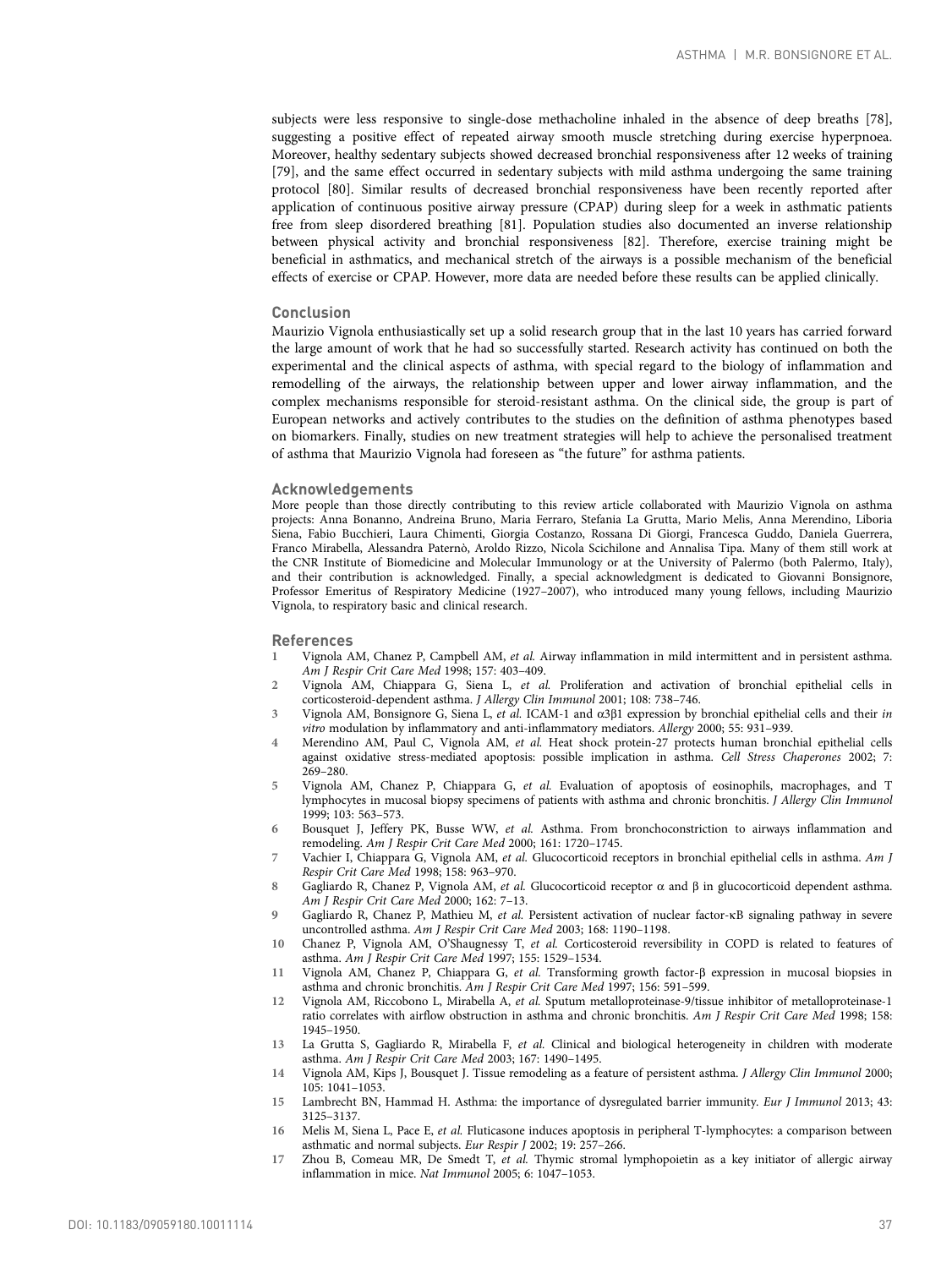- <span id="page-8-0"></span>18 He R, Geha RS. Thymic stromal lymphopoietin. Ann N Y Acad Sci 2010; 1183: 13–24.
- 19 Ingram JL, Kraft M. IL-13 in asthma and allergic disease: asthma phenotypes and targeted therapies. J Allergy Clin Immunol 2012; 130: 829–842.
- 20 Holtzman MJ, Byers DE, Alexander-Brett J, et al. The role of airway epithelial cells and innate immune cells in chronic respiratory disease. Nat Rev Immunol 2014; 14: 686–698.
- 21 Profita M, Sala A, Bonanno A, et al. Cysteinyl leukotriene-1 receptor activation in a human bronchial epithelial cell line leads to signal transducer and activator of transcription 1-mediated eosinophil adhesion. J Pharmacol Exp Ther 2008; 325: 1024–1030.
- 22 Chiappara G, Chanez P, Bruno A, et al. Variable p-CREB expression depicts different asthma phenotypes. Allergy 2007; 62: 787–794.
- 23 Gagliardo R, Chanez P, Profita M, et al. IκB kinase-driven nuclear factor-κB activation in patients with asthma and chronic obstructive pulmonary disease. J Allergy Clin Immunol 2011; 128: 635–645.
- 24 Bousquet J, Jacot W, Yssel H, et al. Epigenetic inheritance of fetal genes in allergic asthma. Allergy 2004; 59: 138–147.
- 25 Vernooy JH, Ubags ND, Brusselle GG, et al. Leptin as regulator of pulmonary immune responses: involvement in respiratory diseases. Pulm Pharmacol Ther 2013; 26: 464–472.
- 26 Bruno A, Pace E, Chanez P, et al. Leptin and leptin receptor expression in asthma. J Allergy Clin Immunol 2009; 124: 230–237.
- 27 Bourdin A, Gras D, Vachier I, et al. Upper airway. 1: Allergic rhinitis and asthma: united disease through epithelial cells. Thorax 2009; 64: 999–1004.
- 28 Griese M, Latzin P, Beck J. A noninvasive method to collect nasally exhaled air condensate in humans of all ages. Eur J Clin Invest 2001; 31: 915–920.
- 29 Profita M, La Grutta S, Carpagnano E, et al. Noninvasive methods for the detection of upper and lower airway inflammation in atopic children. J Allergy Clin Immunol 2006; 118: 1068–1074.
- 30 Profita M, Montuschi P, Bonanno A, et al. Novel perspectives in the detection of oral and nasal oxidative stress and inflammation in pediatric united airway diseases. Int J Immunopathol Pharmacol 2010; 23: 1211–1219.
- 31 van den Toorn LM, Overbeek SE, de Jongste JC, et al. Airway inflammation is present during clinical remission of atopic asthma. Am J Respir Crit Care Med 2001; 164: 2107–2113.
- 32 Gagliardo R, La Grutta S, Chanez P, et al. Non-invasive markers of airway inflammation and remodeling in childhood asthma. Pediatr Allergy Immunol 2009; 20: 780–790.
- 33 Gagliardo R, Chanez P, Gjomarkaj M, et al. The role of transforming growth factor-β1 in airway inflammation of childhood asthma. Int J Immunopathol Pharmacol 2013; 26: 725–738.
- 34 Oboki K, Ohno T, Saito H, et al. Th17 and allergy. Allergol Int 2008; 57: 121–134.
- 35 Robinson DS. Regulatory T cells and asthma. Clin Exp Allergy 2009; 39: 1314–1323.
- 36 Alcorn JF, Crowe CR, Kolls JK. TH17 cells in asthma and COPD. Annu Rev Physiol 2010; 72: 495–516.
- 37 Kudo M, Melton AC, Chen C, et al. IL-17A produced by αβ T cells drives airway hyper-responsiveness in mice and enhances mouse and human airway smooth muscle contraction. Nat Med 2012; 18: 547–554.
- 38 Wang Q, Li H, Yao Y, et al. The overexpression of heparin-binding epidermal growth factor is responsible for Th17-induced airway remodeling in an experimental asthma model. J Immunol 2010; 185: 834–841.
- 39 Pichavant M, Goya S, Meyer EH, et al. Ozone exposure in a mouse model induces airway hyperreactivity that requires the presence of natural killer T cells and IL-17. J Exp Med 2008; 205: 385–393.
- 40 Bellini A, Marini MA, Bianchetti L, et al. Interleukin (IL)-4, IL-13, and IL-17A differentially affect the profibrotic and proinflammatory functions of fibrocytes from asthmatic patients. Mucosal Immunol 2012; 5: 140–149.
- 41 Zhao J, Lloyd CM, Noble A. Th17 responses in chronic allergic airway inflammation abrogate regulatory T-cell-mediated tolerance and contribute to airway remodeling. Mucosal Immunol 2013; 6: 335–346.
- 42 Albano GD, Di Sano C, Bonanno A, et al. Th17 immunity in children with allergic asthma and rhinitis: a pharmacological approach. PLoS One 2013; 8: e58892.
- 43 Liu Y, Zeng M, Liu Z. Th17 response and its regulation in inflammatory upper airway diseases. Clin Exp Allergy 2014 [In press DOI: 10.1111/cea.12378].
- 44 Szefler SJ, Baker JW, Uryniak T, et al. Comparative study of budesonide inhalation suspension and montelukast in young children with mild persistent asthma. J Allergy Clin Immunol 2007; 120: 1043–1050.
- 45 Bousquet J, Delacourt C. Conclusion. Nebulized beclometasone dipropionate therapy in asthma. Respir Med 2003; 97: Suppl B, S41.
- 46 Profita M, Riccobono L, Bonanno A, et al. Effect of nebulized beclomethasone on airway inflammation and clinical status of children with allergic asthma and rhinitis: a randomized, double-blind, placebo-controlled study. Int Arch Allergy Immunol 2013; 161: 53–64.
- 47 Benson AA, Toh JA, Vernon N, et al. The role of vitamin D in the immunopathogenesis of allergic skin diseases. Allergy 2012; 67: 296–301.
- 48 Bonanno A, Gangemi S, La Grutta S, et al. 25-Hydroxyvitamin D, IL-31, and IL-33 in children with allergic disease of the airways. Mediators Inflamm 2014; 2014: 520241.
- 49 Newson RB, van Ree R, Forsberg B, et al. Geographical variation in the prevalence of sensitization to common aeroallergens in adults: the  $GA^2$ LEN survey. Allergy 2014; 69: 643-651.
- 50 Kupczyk M, ten Brinke A, Sterk PJ, et al. Frequent exacerbators a distinct phenotype of severe asthma. Clin Exp Allergy 2014; 44: 212–221.
- 51 Fleming L, Tsartsali L, Wilson N, et al. Sputum inflammatory phenotypes are not stable in children with asthma. Thorax 2012; 67: 675–681.
- 52 Pizzichini E, Pizzichini MM, Efthimiadis A, et al. Indices of airway inflammation in induced sputum: reproducibility and validity of cell and fluid-phase measurements. Am J Respir Crit Care Med 1996; 154: 308–317.
- 53 McGrath KW, Icitovic N, Boushey HA, et al. A large subgroup of mild-to-moderate asthma is persistently noneosinophilic. Am J Respir Crit Care Med 2012; 185: 612–619.
- 54 Jarvis D, Newson R, Lotvall J, et al. Asthma in adults and its association with chronic rhinosinusitis: the GA<sup>2</sup>LEN survey in Europe. Allergy 2012; 67: 91–98.
- 55 Bousquet J, Jacot W, Vignola AM, et al. Allergic rhinitis: a disease remodeling the upper airways? J Allergy Clin Immunol 2004; 113: 43–49.